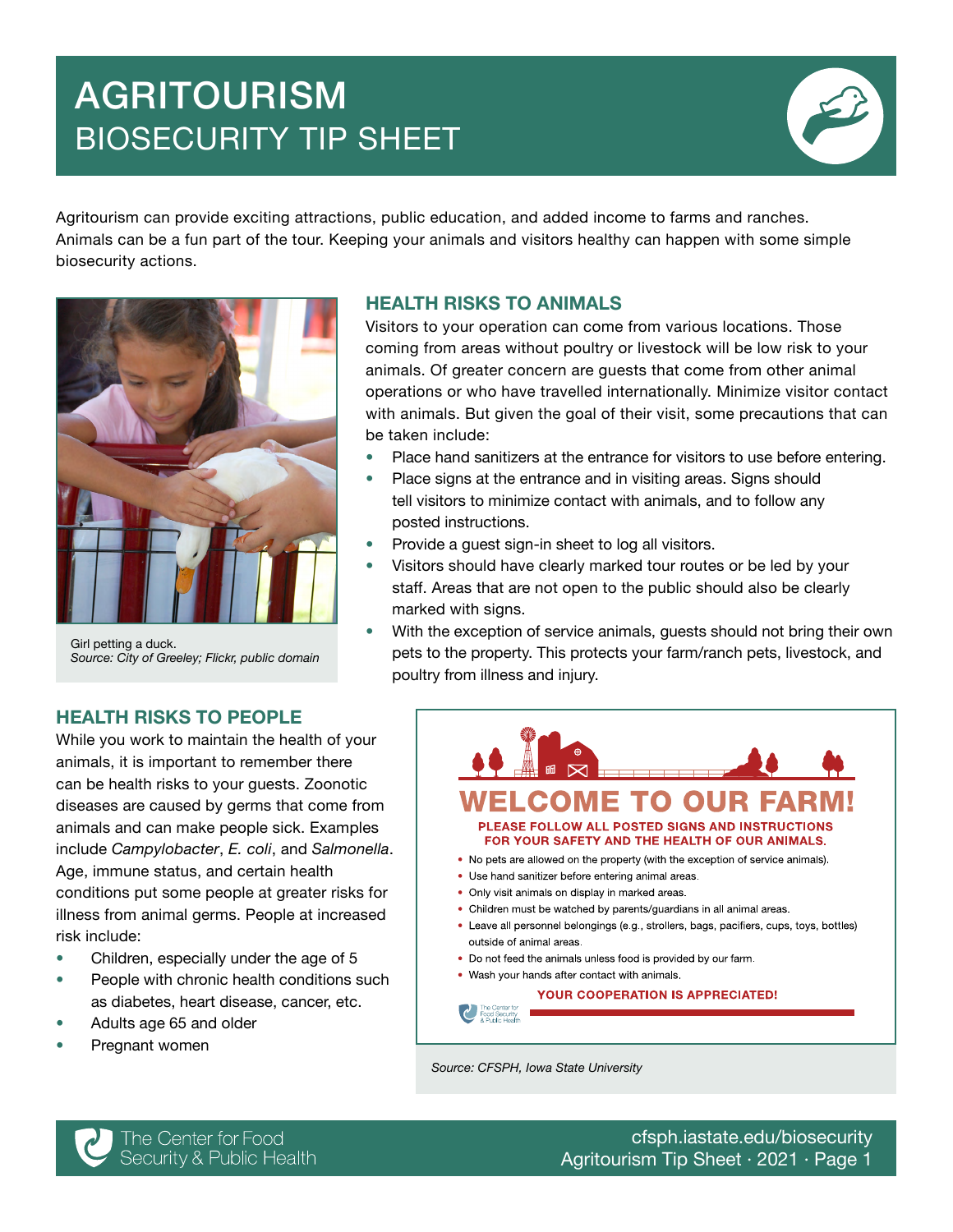# PUBLIC INTERACTION WITH ANIMALS

Animals should be observed daily before guests arrive. If any animals appear to be sick, remove them from public areas and isolate them from other animals.

- Some animals may only be for visible display. Do not allow guests to enter animal pens or touch these animals. Keeping a distance of at least 10 feet is recommended. This is to protect both animals and guests.
- Young animals have weak immune systems and fragile bodies. Do not allow guests to handle newborn and young animals. This helps prevent injuries and illness in animals, and protects humans from germs spread by young animals.
- In areas where guests can touch animals, staff should be present to ensure animals are handled safely. Post signs reminding adults to supervise children and that animals carry germs. The safest option is to only allow contact through barriers such as fences.



Girl interacting with goats behind a fence. *Source: Romrodphoto, Shutterstock*

- Keep all exhibited animals current on vaccines and have your veterinarian confirm they are healthy. If an animal appears ill, it should be isolated right away. If dogs and cats are part of the operation's experience for guests, make sure they are also healthy. Keep them current on vaccines, and on a parasite prevention program.
- Regularly clean and disinfect animal areas. This prevents build-up of manure and potential disease-causing germs.
- If the operation has a petting zoo where animals can be fed by quests, only allow animals to be given feed that you provide. Feed should be appropriate for the types of animals eating it. Encourage hand washing immediately after touching the feed and animals.
- Do not allow personal belongings into animal areas. This includes strollers, bags, pacifiers, cups, toys, bottles, etc. They can become contaminated with germs from animals. Animals could also be at risk if they try to eat these items. Provide an area designated for strollers and other items that cannot enter animal areas. Post signs explaining that it is for the safety of both people and animals.
- If possible, groups visiting animal areas should move in one direction only, from entry to exit. This is to avoid spreading germs from non-animal areas into animal areas.
- When moving waste or other material out of animal areas, avoid public areas where guests walk. Also, clean contact surfaces in public areas daily to prevent germs from spreading (e.g., railings, gates, door handles).





[cfsph.iastate.edu/biosecurity](https://www.cfsph.iastate.edu/biosecurity/) Agritourism Tip Sheet · 2021 · Page 2